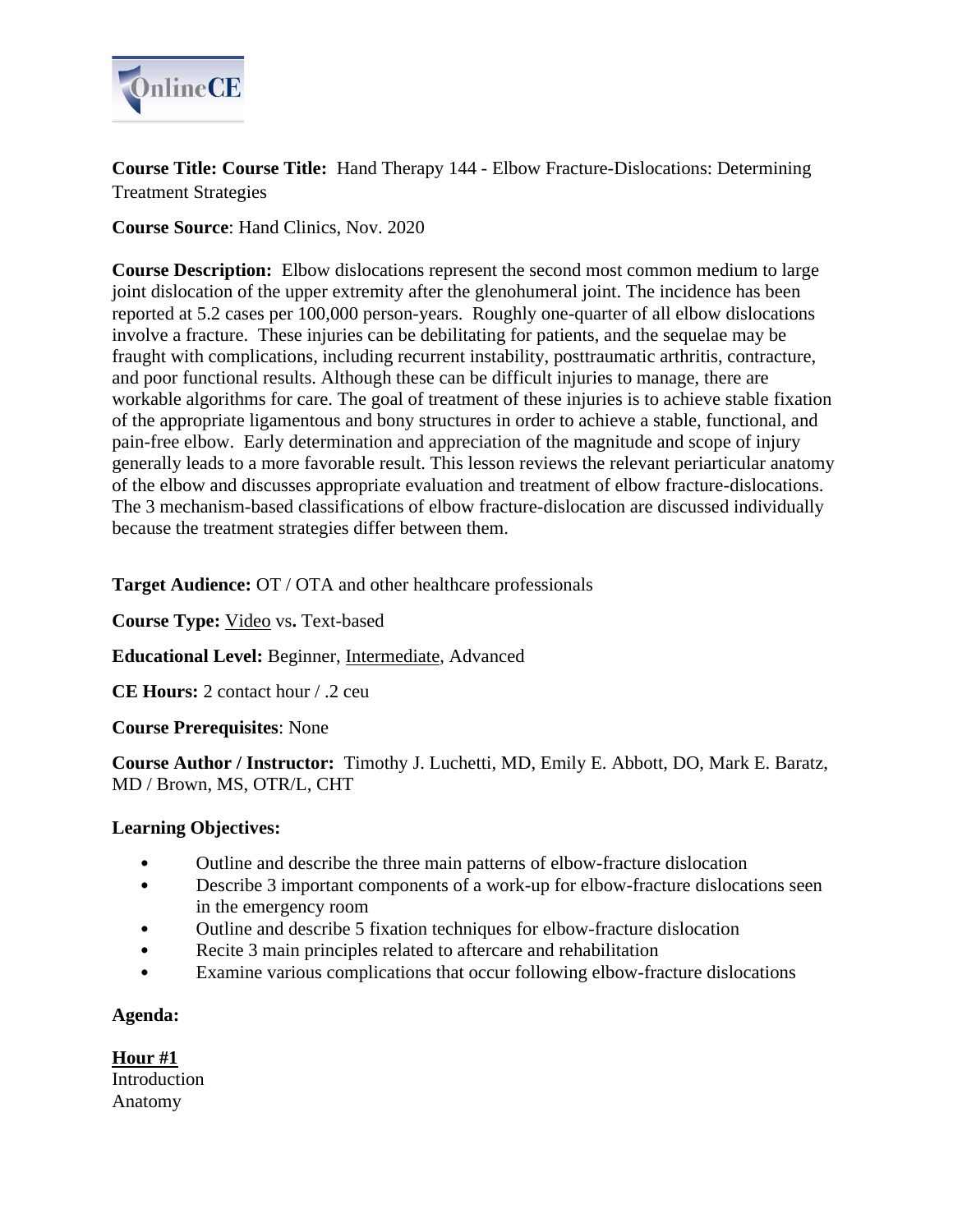Classification by Mechanism Valgus Posterolateral Rotatory Instability Pattern Varus Posteromedial Rotatory Instability Pattern Transolecranon (Axial Load) Pattern Emergency Room Management Work-Up and Definitive Treatment Transolecranon Work-up Posteromedial Rotatory Instability Work-up

# **Hour #2**

Fixation Strategies Radial Head Fractures Olecranon Fractures Coronoid Fractures Lateral Collateral Ligament Complex Medial Collateral Ligament Complex Aftercare and Rehabilitation Principles Complications Recurrent Instability Heterotopic Ossification Elbow Stiffness Post Traumatic Arthritis

#### **Course Completion Requirements:**

A passing score of 100% is required for course completion. You will have as many attempts as needed until your passing score of 100% is achieved. Upon successful completion of course and completing a satisfaction survey, you will receive your certificate of completion.

### **Additional Course Information**

**Course Registration:** Register for Free at [www.OnlineCE.com.](http://www.onlinece.com/) Once registered, you can begin to purchase courses. Contact [info@onlinece.com](mailto:info@onlinece.com) for special needs requests and assistance.

**Refund Policy:** There will be no refunds for courses taken at OnlineCE.com or monies deposited into My CE Bank. Any money on account will be used for taking future courses. If you start a course in error, or if you are dissatisfied with a course, please contact us in the first part of the course and we will void the course and you can select a replacement course.

**Cancellation Policy:** Only available courses are offered online and on-demand and available for purchase. No registration fees are collected for courses that are not provided on-demand. Due to the online and on demand format, courses are not cancelled.

**Course Date and Location:** This is an independent course that is available 24/7 on-demand at [www.OnlineCE.com.](http://www.onlinece.com/)

**Required Materials and Equipment:** Courses offered on OnlineCE.com can be accessed on any type of computer or device. No special software is required but we do recommend the use of